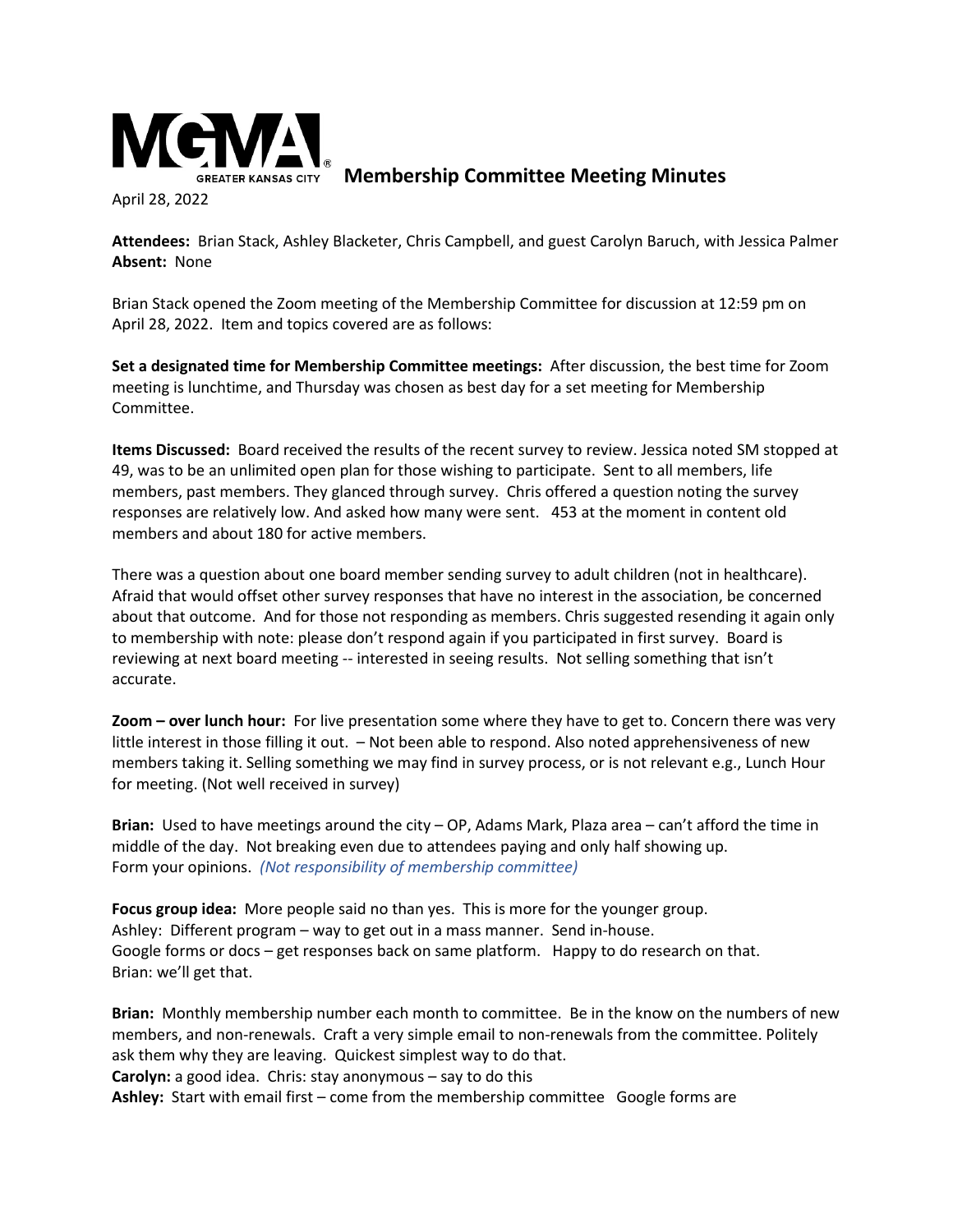**Brian:** word something to okay. Word it and review - Tend to have a drop off of second year renewal. Wasn't what I thought it was! Idea.

**Brian:** Call them??? Anonymity of it. Against an email. Leave a message vs email. Follow up with folks. Send to committee for review. No telephone tagging.

**Chris:** Most like to avoid conflict -- scary to call and are so busy during the day. Easy and send out and don't respond we've done all we can do to/

# **Carolyn:** Mailing list of utilizing members.

Medical Practices Utilize that to canvas members. KCDocs.com list of physicians since 2003, recently made current again that org could benefit. Jess said it help her incredibly. Could follow up with that. **Carolyn:** offered to use free to city: All physician from 2003 and now up to date.

Adding facilities has now gone live to view. Adding some categories – physicians and geographically and types of practices. Adding other categories. Encourage them to get hit cut up to advertise it already. Broken by specialty and graphically. Hit count up so use it to get ad count up. Get to GKC office for use.

# **DESCRIBING SOCIAL MEDIA** Handling of committee:

Carolyn chair of social media. Also sits in at board meetings – overlap between the two committees. Give update on where you are and where going. Tools to utilizes?

SM committee Met twice at committee to focus on LinkedIn – lot of them on there and MGMA changers there to share info and posts. Focus on LinkedIn and MGMA chapters for networking and connection.

- 1. Encourage GKC members to have one and look good in profile and we are connected together. Reshare, like, posts. Algorithms - share info with chapters in MGMA. Month to do and topic for each month one a week and she posts to our account. Way to go to.
- 2. Connect with each other in house and with other healthcare workers.
- 3. See posts from other chapters too. to share information. Make presence know
- 4. Each person taken a month with a topic one a week, 4 post for their month. Jess posts. We like and share them. Where we are starting. Excited to

**Chris:** Develop a strategy for the posts – present the benefits of Goal to increase membership (younger too) post on those lines, educational topics, intro new members, videos to promote conference, Loose strategy. ump in and work on strategy. Link on post from Link to the office to see.

**Carolyn:** Not formal strategy to get started but with board and tie up to other social media platforms. Introduce new members, videos to promote conference, loose strategy just starting. Do something quickly – jump in and get started.

**IDEA: CLICK AND JOIN:** Ashley – share the post - if there is a click to membership committee from the post to connect the members. Contact and answer their questions join – option. Easy and assessable to them for CLICK AND JOIN.

**Brian:** Emphasis current and past members, and business partners. Is my membership worth it to me?

## **Recruit new members**.

Composition of membership will be different. Association of the future for new members. **Brian:** Exceptions to the rule. Recruit new members and don't loose track of the membership. Look for younger members for leadership roles.

Routinely send committee the monthly membership.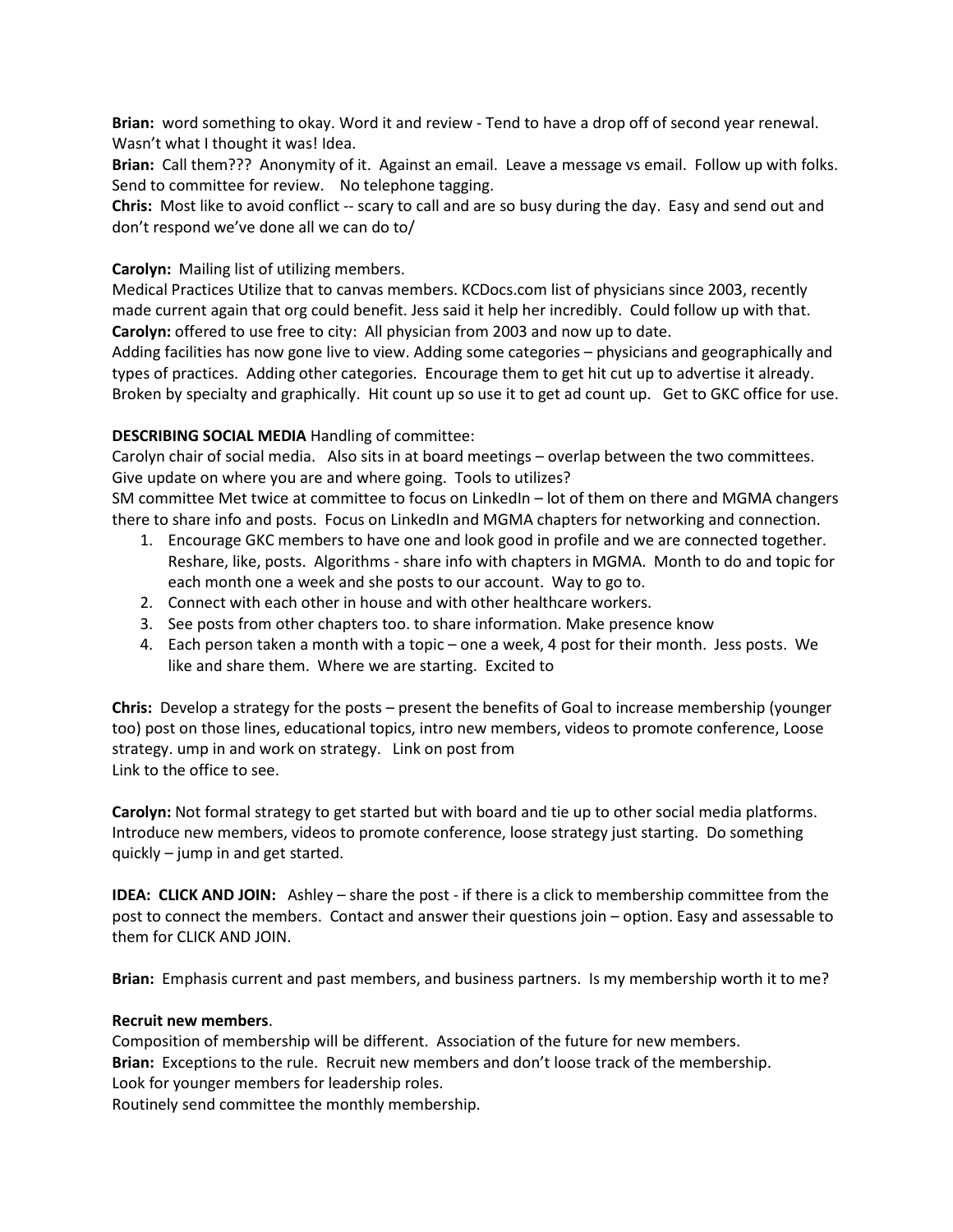**Chris:** LinkedIn is good place to start. Dips in Generation X (40-49) older than millennials. Next leaders of association. More likely to use LinkedIn. Next major players in the association.

**Ashley:** Millennials are after Gen X - 35 Ashley in the mix, incorporating – into the social events will help. Social event in evening. Chicken and Pickles – pickleball. Jess: Expensive – worth to members to come. Try informal outside park shelter house /separate from benefit function. Make it worth it.

**Chris** – zoom webinar

**Summer party outside – look at part with shelter house** – pennies on dollar, signup sheet for membership. Box of wine!! Bring a perspective member with you. Drive membership that will help deal with financial issues.

## **Metro Happy Hour:**

**Jess and Andrea: group for a drink. Governor Stumpy's.** Hit different places over the metro area at demographics of practices all over town - try it and see.

Ashley suggested looking at demographics and see where members are. Not likely to

#### **Discussion:**

Send out on Linked in a list of and follow-up posts with pictures. To put on Linked in and Facebook too. Send the number to committee.

**Previous** - Hotels OP Adams Mark, Plaza, downtown hotels, hospitals provided for years. Ritz Charles. **AAPC: going** to more frequent Zoom meetings, getting much better attendance. Lunch hour (time for lunch) or first of morning meeting. Glance through there. Present to the board.

**Focus group –** low number on survey - for younger people not senior. Question needs to be rephrased.

**Brian:** Hour-long discussion around and after call – **Suggestion:** stay around and discuss this instead of leaving Zoom and never talk about it again. Or we could appoint monitors and have questions to address the topic. Sit around table. How do we pull this together for today's Zoom meeting? Fosters networking. Rotate this around town. Casual around

Google Docs survey and not use a paid process -  $\# \# \# \#$  Follow-up post with picture on linked in – in newsletters and on LinkedIn Stay after for discussion - gather and hang out and stay on the line for discussion or appoint people to monitor and question. Networking and 125 people.

## **IDEAS: Pull membership together on Zoom instead of meetings.**

## **Rotate around town for drink -- no reservations needed.**

**Chris: Industry wide "Best Ideas**" – 1 hour-long Zoom meeting with a host – suggest idea, then bounce ideas off of each other. Doesn't have to be in person for an hour. Q & A present a problem and solution and real return on the slide. Member submits an idea – open format – bounce ideas off each other. Not in person on Zoom. Could have question and discussion to find a solution.